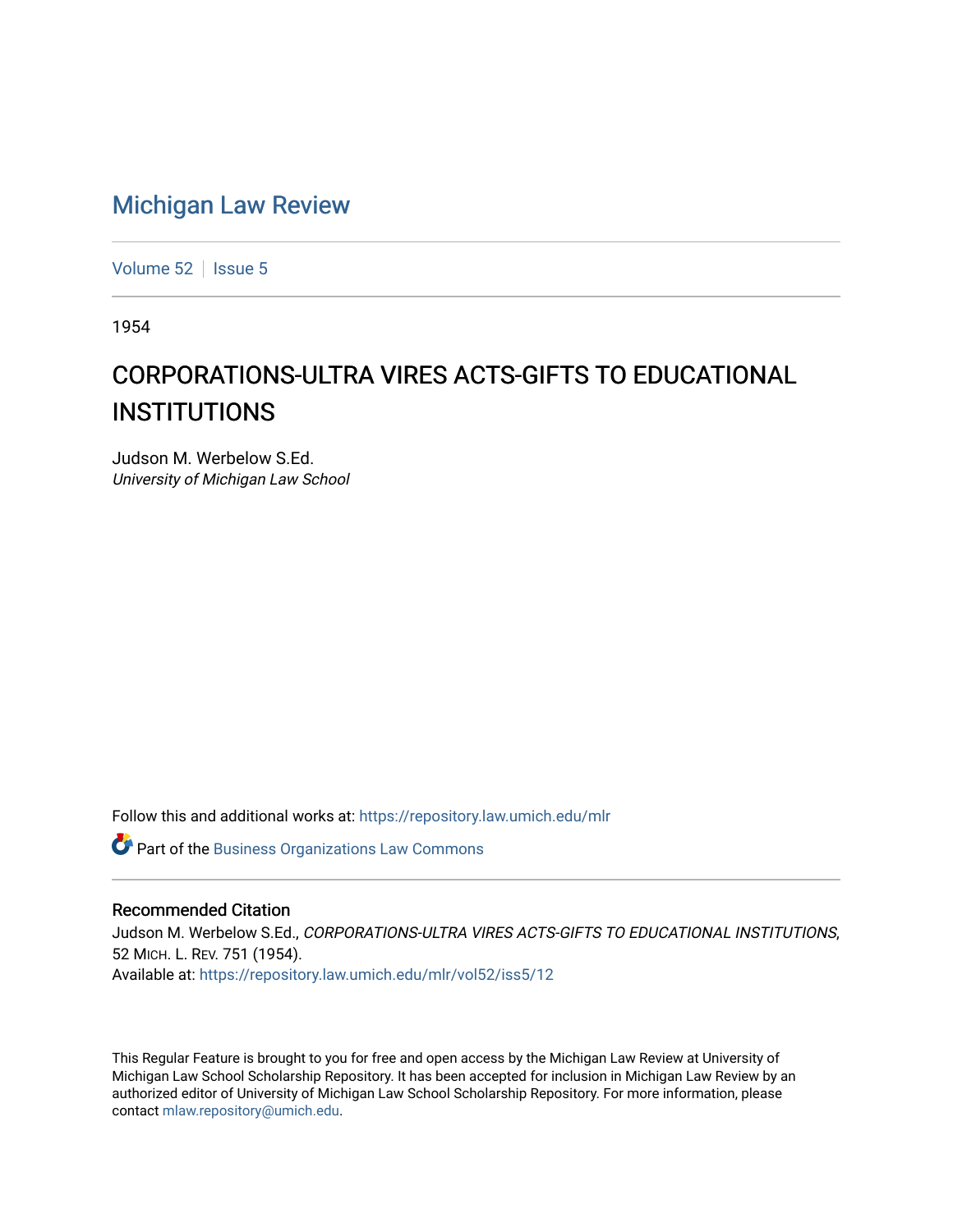CORPORATIONS-ULTRA VIRES ACTS-GIFTS TO EDUCATIONAL INSTITU-TioNs-Plaintiff, a New Jersey corporation, was engaged in the manufacture and sale of valves, fire hydrants and other special equipment for use in water and gas industries. The company employed about 300 persons at its plant in New Jersey. In 1951 the board of directors adopted a resolution appropriating \$1,500 as a donation to Princeton University for university maintenance. When this appropriation was questioned by certain stockholders, the company instituted a declaratory judgment action to determine whether the proposed donation was ultra vires. The lower court ruled that the donation was intra vires.1 On appeal, *held,* affirmed. The gift was intra vires because it benefited the corporate donor and was authorized by statute.<sup>2</sup> *A.* P. *Smith Mfg. Co.* 11. *Barlow,* (N.J. 1953) 98 A. (2d) 581, app. dismissed 346 U.S. 861, 74 S.Ct. 107 (1953).

The principal case represents the only adjudication in recent years of the validity of corporate gifts to educational institutions. However, because of the doctrine of personal liability of corporate directors for ultra vires acts,<sup>8</sup> the question of the validity of these gifts presents a problem on which inept legal counsel may bring financial disaster to a corporate director. The limitation imposed by the common law on corporate donations to charitable institutions is that the donation must benefit or promote the corporate purpose.<sup>4</sup> Prior to the principal case it was held that a corporate gift to an educational institution is within the common law limitation when the gift will both

<sup>1</sup> A. P. Smith Mfg. Co. v. Barlow, 26 N.J. Super. 106, 97 A. (2d) 186 (1953).

2 N.J. Rev. Stat. (1937) §14:3-13 provides: "Any corporation  $\ldots$  may co-operate  $\ldots$ in the creation and maintenance of community funds or of charitable, philanthropic or benevolent instrumentalities conducive to public welfare, and its directors or trustees may appropriate and expend for these purposes such sum or sums as they deem expedient and as in their judgment will contribute to the protection of the corporate interests." The statute limits the expenditure by providing that if an expenditure of 1% of the capital and surplus as of the end of the preceding year is made, no further expenditure can be made when 25% of the stockholders object upon notice of the director's intention to make further expenditures.

<sup>8</sup>ST.EVENS, CoRPORATIONS, 2d ed., 723-724 (1949); Fergus Falls Woolen Mills Co. v. Boyum, 136 Minn. 411, 162 N.w. 516 (1917); BALLANTINE, CORPORATIONS, rev. ed., §65 (1946).

<sup>4</sup>6A FLETCHER, CYc. CoRP. §§2939, 2940 (1950); BALLANTINE, CoRPoRATIONs, rev. ed., §85 (1946); Stevens, Corporations, 2d ed., 248 (1949); Cousens, "How Far Corporations May Contribute to Charity," 35 VA. L. REv. 401 (1949).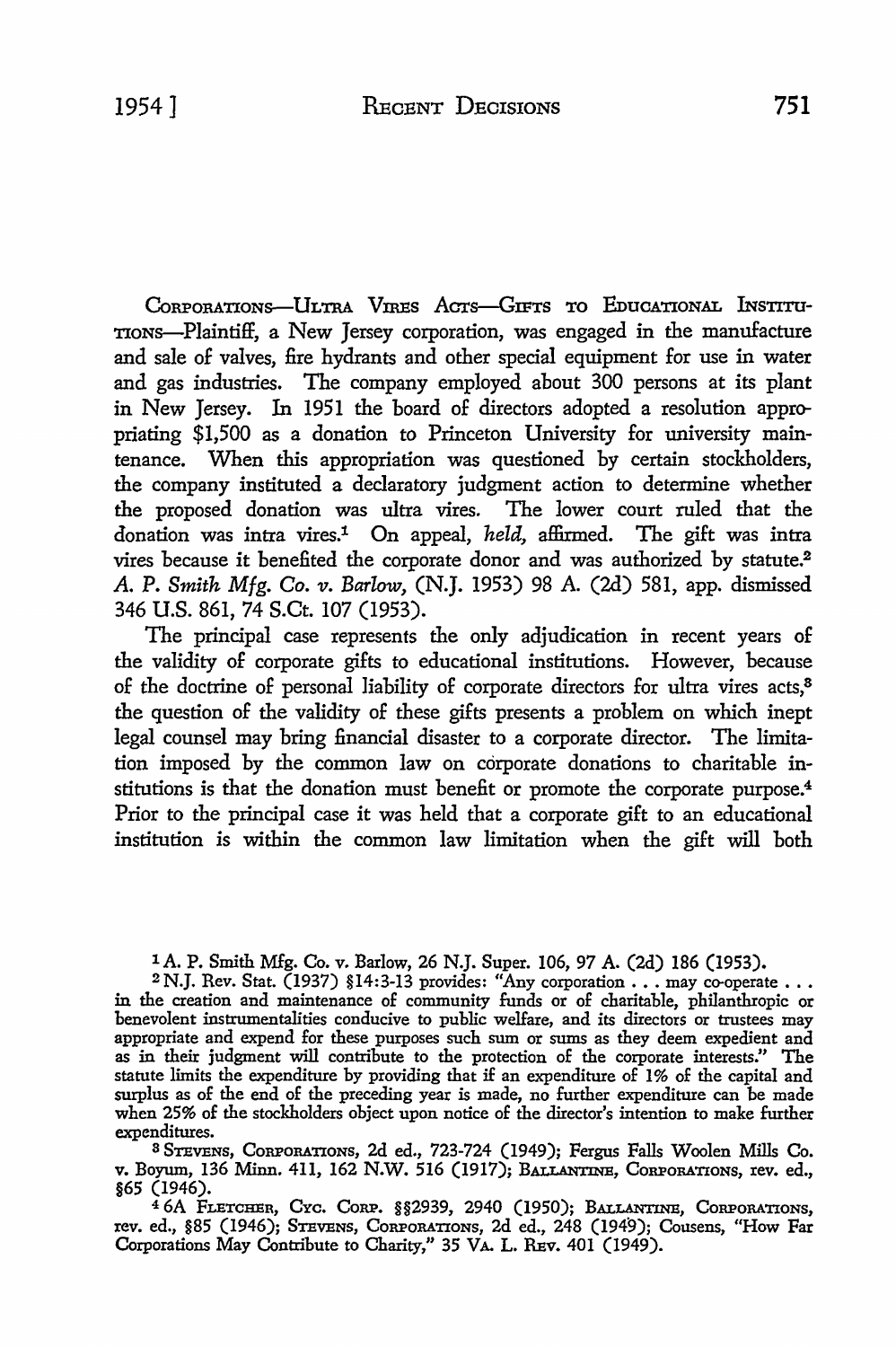enhance the goodwill of the corporation and enable the corporate donor to secure more highly trained employees.<sup>5</sup> Language used by the court in the principal case indicates that the requirement of the common law rule is satisfied if the donation contributes to the "actual survival of the corporation in a free enterprise system."6 It appears that the court in the principal case has so expanded the common law limitation as to make it no limitation at all. Many legislatures have enacted statutes which authorize corporations to donate to charity.7 Although the basis of the holding in the present case is not entirely clear, it would seem that the court could have rested its decision solely on the New Jersey statute.8 Thus it is likely that the apparent expansion of the common law rule in the principal case will not be adopted in jurisdictions which do not have a similar statute.

Proponents of corporate gifts to education contend that since the wealth of the country is becoming centered in corporations it is the duty of these corporations to support educational institutions as individuals have previously done.<sup>9</sup> They argue that such corporate support is necessary to prevent the transformation of private education into state-dominated education and a consequent impairment of the capitalistic system of free enterprise.<sup>10</sup> As a more specific benefit from these donations, it is contended that the gifts will increase the supply of well-rounded talent available for management positions, and that

<sup>5</sup>Armstrong Cork Co. v. H. A. Meldrum Co., (D.C. N.Y. 1922) 285 F. 58; Evans v. Brumner, Mond & Co., [1921] 1 Ch. 359.

<sup>6</sup>Principal case at 586.

<sup>7</sup>The following statutes have been enacted: Ark. Acts (1951) No. 69; Cal. Corp. Code (Deering, 1953) §802(g); Colo. Stat. Ann. (1953 Supp.) c. 41, §26; Hawaii Sess. Laws (1947) series c-138; ill. Rev. Stat. (1953) c. 32, §157.5(m); Ind. Stat. Ann. (Burns, 1948; 1953 Cum. Supp.) §25-2llb; Kan. Stat. (Corrick, 1949; 1951 Supp.) §17-3009; Me. Rev. Stat. (1944) c. 49, §15, as amended, Me. Rev. Stat. (1951) c. 49, §15; Mass. Gen. Laws (1932) c. 155, §12, as amended by Mass. Gen. Laws (1938) c. 164, as amended by Mass. Gen. Laws (1946) c. 278; Mich. Comp. Laws (1948) §450.10; Minn. Stat. (1949) c. 300.66; Mo. Rev. Stat. (1949) §351.385; N.J. Rev. Stat. (1937) §14:3-13, as amended, N.J. Cum. Supp. (1950) §14:3-13; N.M. Laws (1951) c. 105; 22 N.Y. Consol. Laws (McKinney, 1943) §34; N.C. Gen. Stat. (1950) §55-26; Ohio Rev. Code (Baldwin, 1953) §1702.26; Okla. Stat. (1951) tit. 18, §1.17; Pa. Stat. Ann. (Purdon, 1953 Supp.) tit. 15, §716; Tenn. Code Ann. (Williams, 1934) §4085, as amended by Tenn. Laws (1943) c. 881(2); Tex. Rev. Civ. Stat. Ann. (Vernon, 1925) art. 1349; W.Va. Code (1949) §3015(3). For an analysis of the application of these statutes to pre-existing corporations see: 52 HARv. L. Rav. 538 (1939); De Capriles and Garrett, "Legality of Corporate Support to Education: A Survey of Current Developments," 38 A.B.A.J. 209 (1952); 67 HARv. L. Rav. 343 (1953). There may be a problem of statutory construction as to whether the proposed object of the gift is within the limits of the statute. See James McCord Co. v. Citizens' Hotel Co., (Tex. Civ. App. 1926) 287 S.W. 906, where it was held that the purchase of stock in a hotel was a contribution to a "civic enterprise."

s Note 2 supra.

<sup>9</sup>De Capriles and Garrett, "Legality of Corporate Support to Education: A Survey of Current Developments," 38 A.B.A.J. 209 (1952); Dodd, "For Whom Are Corporate Managers Trustees?" 45 HARV. L. REV. 1145 (1932); Bleicken, "Corporate Contributions to Charities: The Modern Rule," 38 A.B.A.J. 999 (1952).

10 De Capriles and Garrett, ''Legality of Corporate Support to Education: A Survey of Current Developments," 38 A.B.A.J. 209 (1952).